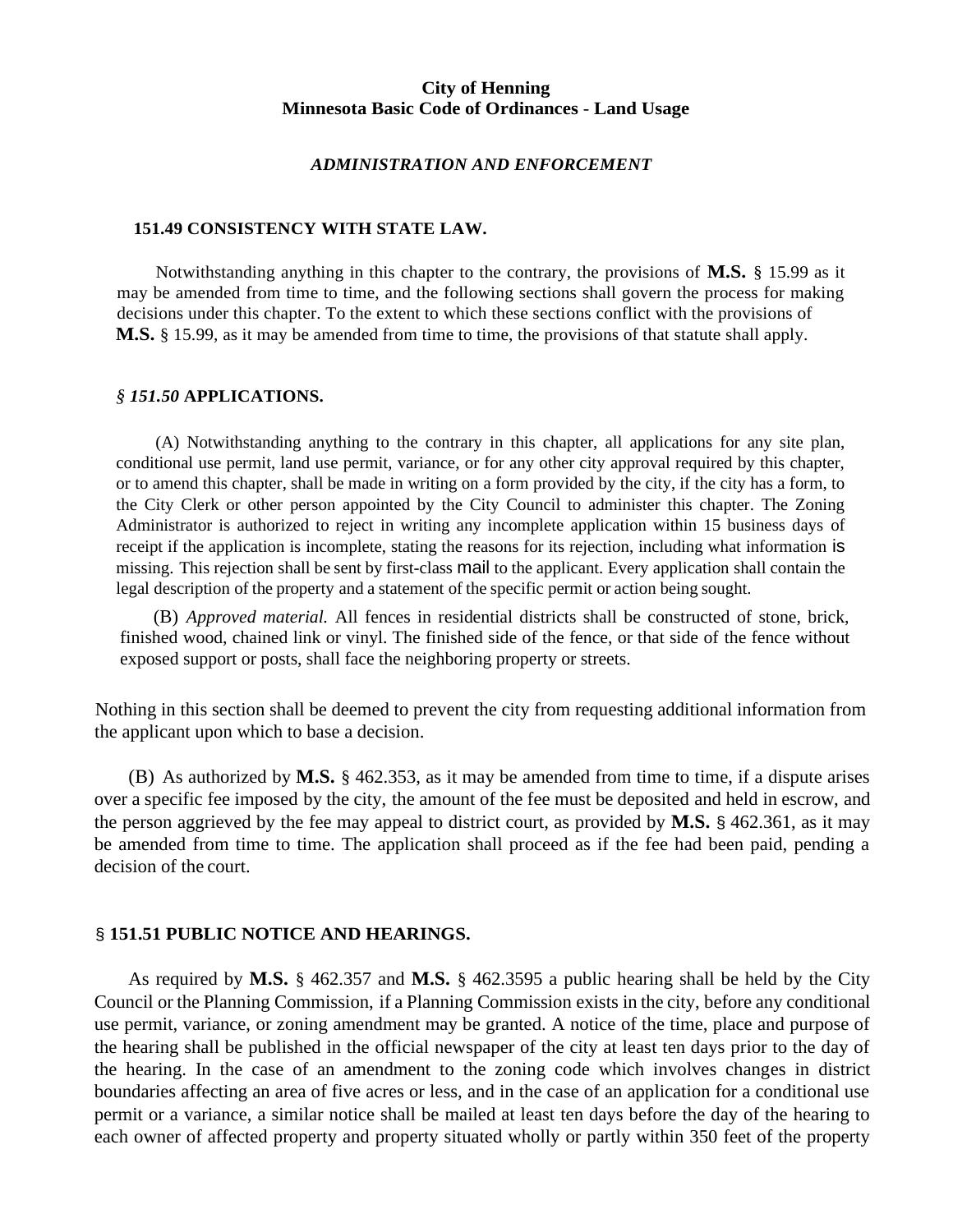to which the zoning code amendment, conditional use or variance relates. The applicant shall provide a list of the owners of affected property and property situated wholly or partly within 350 feet of the property to which the hearing relates. The Clerk or other person appointed by the City Council to administer this chapter may use any appropriate records to determine the names and addresses of owners. A copy of the notice and a list of the owners and addresses to which the notice was sent shall be attested to by the Clerk or other person appointed by the City Council to administer this chapter and shall be made a part of the records of the proceedings. The failure to give mailed notice to individual property owners, or defects in the notice shall not invalidate the proceedings, provided a bona fide attempt to comply with the mailed notice requirements has been made.

#### § **151.52 FINAL ACTIONS.**

As required by M.S. § 15.99 as it may be amended from time to time, commonly called the 60-day rule, all approvals and denials of applications for a zoning amendment, site plan, conditional use permit, land use permit, variance or any other application which requires a city approval under this chapter must be made within the timeline and following the process of **M.S.** § 15.99. Failure to follow the requirements of the statute may result in automatic approval of applications.

### § **151.53 NOTICE OF DECISION.**

As required by **M.S.** § 15.99, as it may be amended from time to time, commonly called the 60-day rule, notice of approvals and denials of applications for a zoning amendment, site plan, conditional use permit, land use permit, variance or any other application which requires a city approval under this chapter must be provided within the timeline and following the process of **M.S.** § 15.99. Failure to follow the requirements of the statute may result in automatic approval of applications.

# § **151.54 LAND USE PERMIT REQUIRED.**

No structure or fence subject to § 151.46 shall be constructed until a land use permit has been obtained from the City Clerk or other person appointed by the City Council to administer this chapter. The application shall contain a plan showing the location on the structure or fence on the property that demonstrates that all requirements of this code will be met. The application shall also contain the plans for the structure to be built that demonstrates that the structure will meet all of the standards established by this zoning code. If an application requires a zoning amendment, conditional use permit or variance, no land use permit shall be issued by the Clerk or other person appointed by the City Council to administer this chapter until any application for a zoning amendment, conditional use permit or variance has been acted upon by the City Council. A decision by the Clerk or other person appointed by the City Council to administer this chapter not to issue a land use permit may be appealed to the Board of Appeals and Adjustments as provided for in§ 151.60. No residential contractor who is required to be licensed by the state, and no person employing a residential contractor who is required to be licensed, shall be issued a land use permit unless that contractor is licensed. Any person applying for a permit who is required to have a state license, but who does not have a state license, shall be reported to the State Commissioner of Commerce.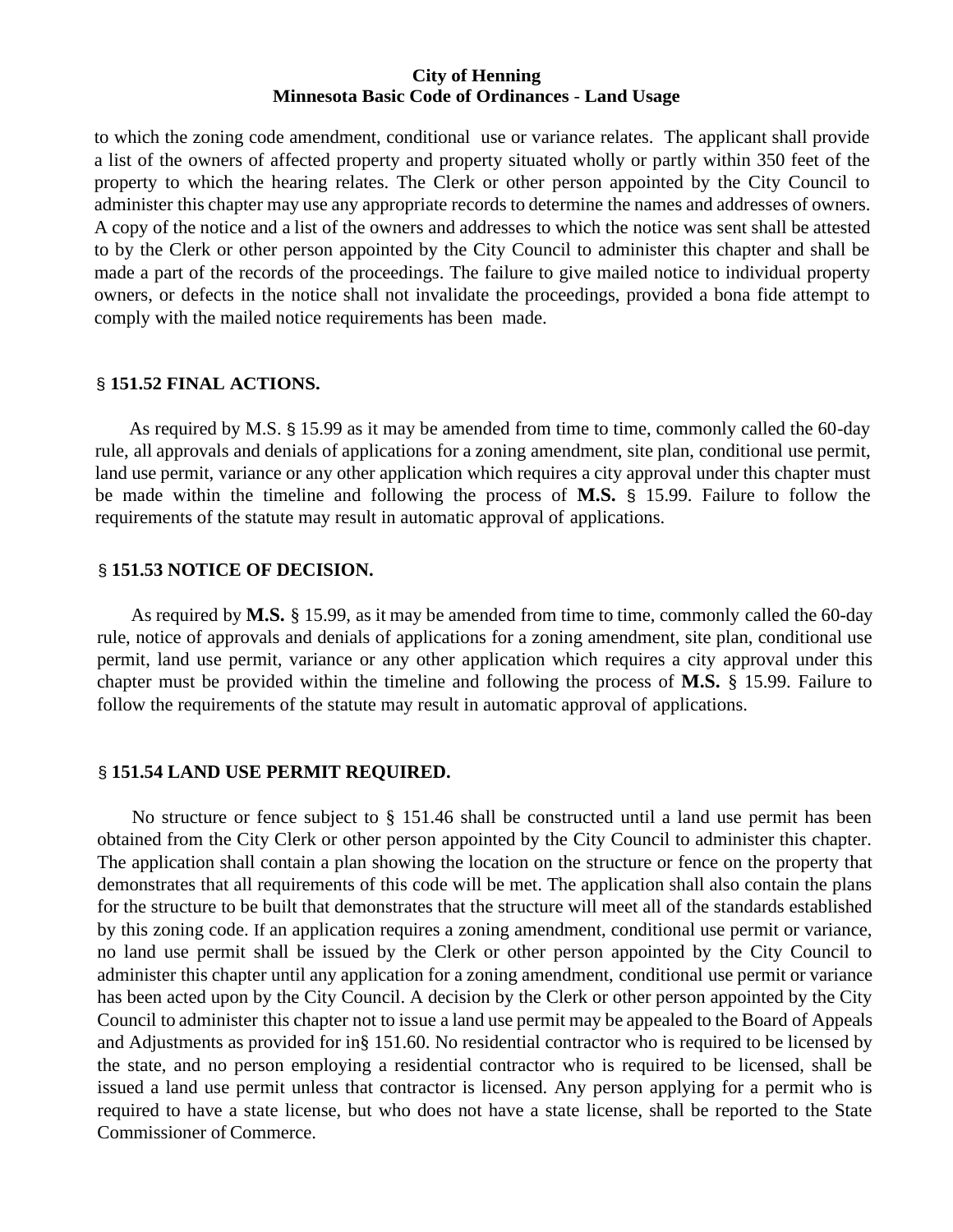#### § **151.55 CONDITIONAL USE PERMITS.**

Pursuant to **M.S.** § 462.3595, as it may be amended from time to time, conditional uses may be approved by the City Council by a showing by the applicant that the standards and criteria stated in this zoning code, and any conditions imposed by the City Council, will be satisfied. A public hearing on the granting of a conditional use permit shall be held in the manner provided in § 151.51. A conditional use permit shall remain in effect as long as the conditions agreed upon are observed, but the Council may enact or amend the zoning code to change the status of conditional uses. A conditional use permit shall not become effective until a certified copy isfiled by the applicant with the County Recorder, which shall include the legal description of the property included.

#### § **151.56 BOARD OF APPEALS AND ADJUSTMENTS.**

The City Council shall be the Board of Appeals and Adjustments for this city, and have the powers granted under **M.S.** §§ 462.357, Subd. 6 and 462.359, Subd. 4, as they may be amended from time to time.

#### § **151.57 VARIANCES.**

Pursuant to M.S. § 462.357, Subd. 6, as it may be amended from time to time, the City Council, acting as a Board of Appeals and Adjustments, may issue variances from the provisions of this zoning code. A variance is a modification or variation of the provisions of this zoning code as applied to a specific piece of property. A variance from the literal provisions of this zoning code may be granted by the Board of Appeals and Adjustments only when the variance is in harmony with the general purposes and intent of the zoning code and the variance is consistent with the comprehensive plan, if the city has adopted one. A variance may be granted when the applicant for the variance establishes that there are *PRACTICAL DIFFICULTIES* in complying with the zoning ordinance. *PRACTICAL DIFFICULTIES*  as used in connection with granting a variance, means the property owner proposes to use the property in a reasonable manner not permitted by the zoning code; the plight of the landowner is due to circumstances unique to the property not created by the landowner; and the variance, if granted, will not alter the essential character of the locality. Economic considerations alone do not constitute practical difficulties. Practical difficulties include, but are not limited to, inadequate access to direct sunlight for solar energy systems.

Variances shall be granted for earth sheltered construction as defined in **M.S.** § 216C.06, Subd. 14, as it may be amended from time to time, when in harmony with this zoning code. The Board of Appeals and Adjustments may not permit as a variance any use that is not allowed under this zoning code for property in the zone where the affected person's land is located. The Board of Appeals and Adjustments may permit as a variance the temporary use of a one-family dwelling as a two-family dwelling. The Board of Appeals and Adjustments may impose conditions in the granting of variances to ensure compliance and to protect adjacent properties. A condition must be directly related to and must bear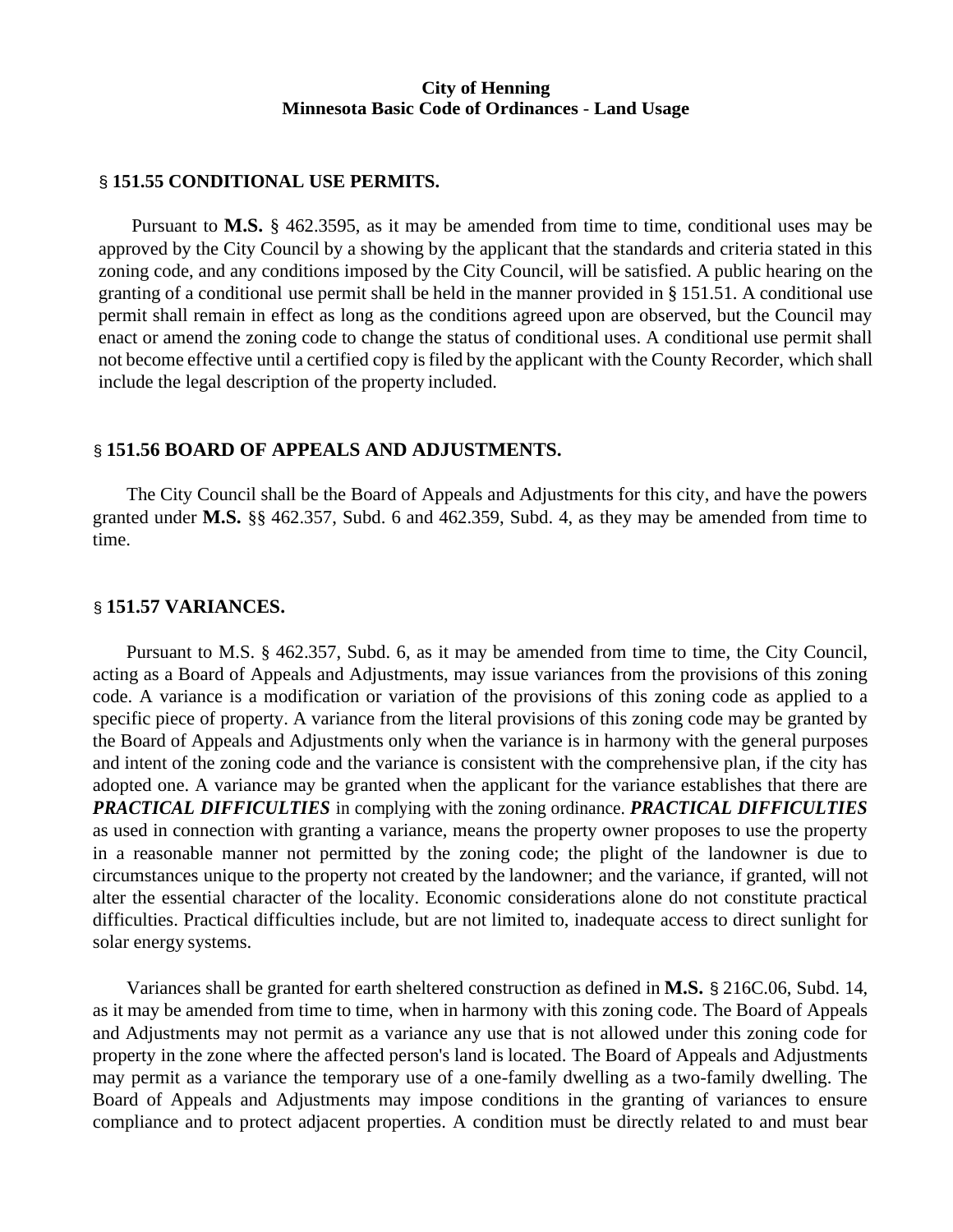rough proportionality to the impact created by the variance. The variance shall not become effective until a certified copy is filed by the applicant with the County Recorder, which shall include the legal description of the property included.

## § **151.58 NONCONFORMING USES.**

(A) As required by **M.S.** § 462.357, as it may be amended from time to time, any nonconformity, including the lawful use or occupation of land or premises existing at the time of the adoption of these zoning regulations, may be continued, including through repair, replacement, restoration, maintenance or improvement, but not including expansion, unless the nonconformity or occupancy is discontinued for a period of more than one year, or any nonconforming use is destroyed by fire or other peril to the extent of greater than 50% of its market value, and no building permit has been applied for within 180 days of when the property is damaged. In this case, the City Council may impose reasonable conditions upon a building permit in order to mitigate any newly created impact on adjacent property. A subsequent use or occupancy of the land or premises shall be a conforming use or occupancy.

(B) Notwithstanding division (A), the city may regulate the repair, replacement, maintenance, improvement, or expansion of nonconforming uses and structures in floodplain areas to the extent necessary to maintain eligibility in the National Flood Insurance Program and not increase flood damage potential or increase the degree of obstruction of flood flows in the floodway.

(C) Nonconforming shoreland lots of record are subject to the provisions of **M.S.** § 462.357, as it may be amended from time to time.

#### § **151.59 AMENDMENTS.**

(A) The clerk, or other person appointed by the City Council, may inspect any property that is the subject of any application under this chapter, with either the permission of the owner, resident or other person in control of the property, or after first obtaining an administrative search warrant as provided for under § 10.20.

(B) An amendment to this zoning code may be initiated by the City Council or by petition of affected property owners. The requirements for public notice and hearing contained in§ 151.51 shall be followed. The zoning code may be amended by a majority vote of all of the members of the City Council. The adoption of an amendment which changes all or part of the existing classification of a zoning district from residential to either commercial or industrial requires a two-thirds majority vote of all members of the City Council.

## § **151.60 APPEALS.**

Appeals to the City Council acting as the Board of Appeals and Adjustments may be taken by any affected person where it is alleged that there is an error in any order, requirement, decision, or